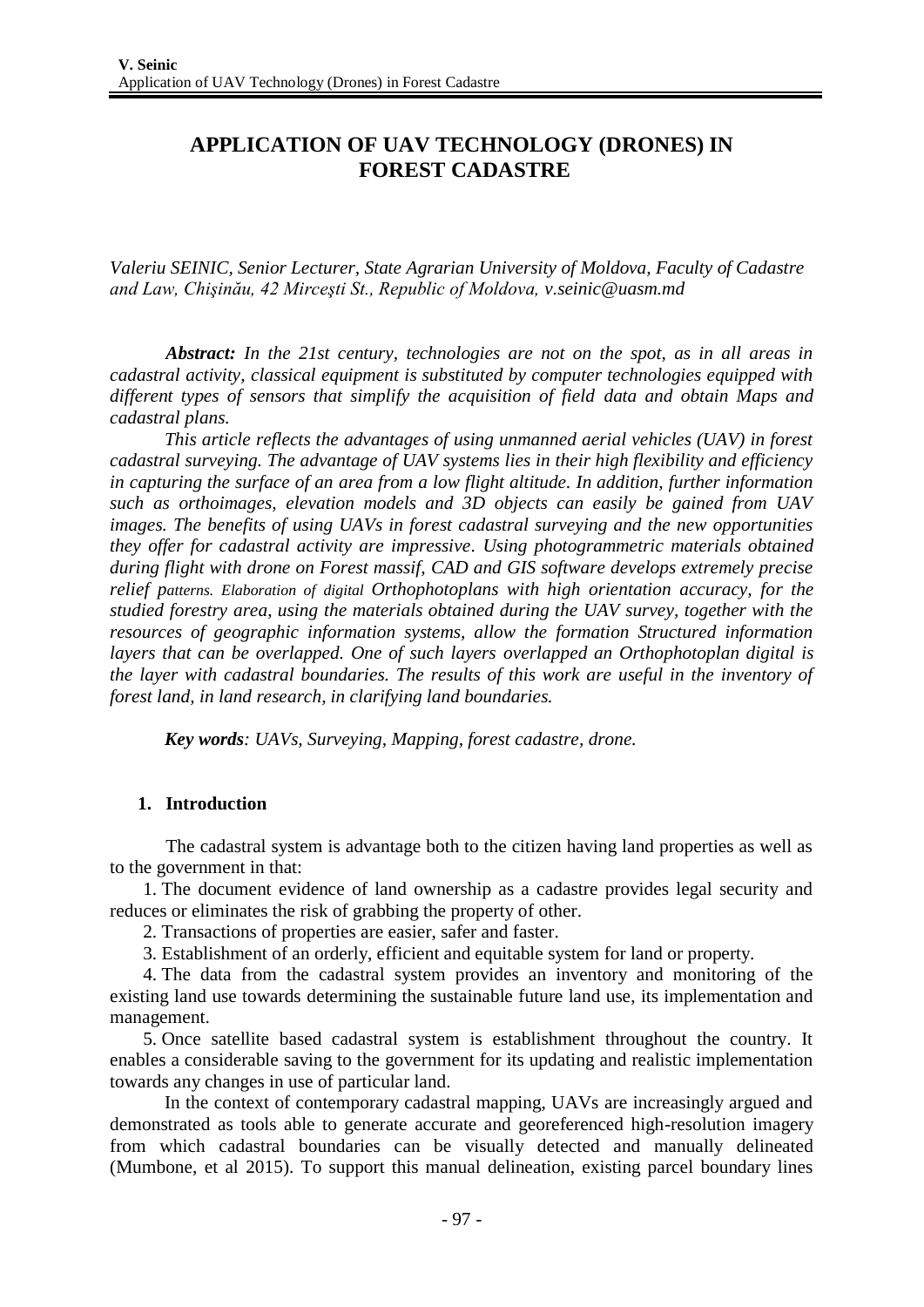might be automatically superimposed, which could simplify and accelerate cadastral mapping. Except for (Pajares, 2015), cadastral mapping is not mentioned in review papers on application fields of UAVs (Yao, et al 2019). This might be due to the small number of case studies within this field, the often highly prescribed legal regulations relating to cadastral surveys, and the novelty of UAV in mapping generally. Nevertheless, all existing case studies underline the high potential of UAVs for cadastral mapping in both urban and rural contexts for developing and developed countries.

Cadastral mapping contributes to the creation of formal systems for registering and safeguarding land rights. Numerous studies have investigated cadastral mapping based on orthoimages derived from satellite imagery or aerial photography. The definition of boundary lines is often conducted in a collaborative process among members of the communities, governments and aid organizations.

It is well known that forests are highly dynamic ecosystems that are perpetually undergoing successional changes through growth and natural disturbance. The provision of accurate and up-to-date forest inventories is essential to facilitate data- driven, effective, and well-informed forest management scenar- ios as well as formulate effective forest policy. High up-front inventory costs, complexity in data acquisition, and ongoing uncertainty surrounding the future state and condition of forests due to climate change are principle motivators for enhancing and modernizing forest inventory frameworks globally. As with other resource management fields, the demand for, and expectations of, inventory quality and content have compounded. The inherent complexity of forest ecosystems incentivizes the argument that routine data acquisitions to update inventories are needed to capture and integrate these changes in order to increase knowledge of forest dynamics, improve forest stewardship, and ultimately provide data-driven justifications for forest and environmental policy.

Digital analysis of remotely sensed data ha become an important component of a wide range of land studies. However, due to the resolution of the former generation of sensors, the use of satellite images in the surveying field ha been limited.

A forest cadastre is a methodically arranged public inventory of data concerning properties within a certain country or district, based on a survey of their boundaries. Properties are identified by direct or indirect methodologies such as total stations or aerial photographies.

## **2. Materials and methods**

The principal use of UAVs in the forestry cadastre is currently for the production of high resolution orthomosaics. An orthomosaic is a photogrammetrically orthorectified image produced from many single images to provide a seamless mosaic dataset which has been corrected for geometric distortions.

Obtaining good quality images is the key to obtaining high quality orthomosaic outputs. Even "prosumer" drones now support good quality cameras but mission planning and an understanding of the photogrammetric process is also key.

The purpose of this paper is to present a modern alternative (Herbei and Sala, 2015) to classical topography for forestry cadastral map. This is much faster and with an increased accuracy both in accessible places and in areas with unsafe conditions for the human factor.

At the same time, this method offers the possibility of collecting at the same time a much larger number of details in the field, compared to an ordinary measurement.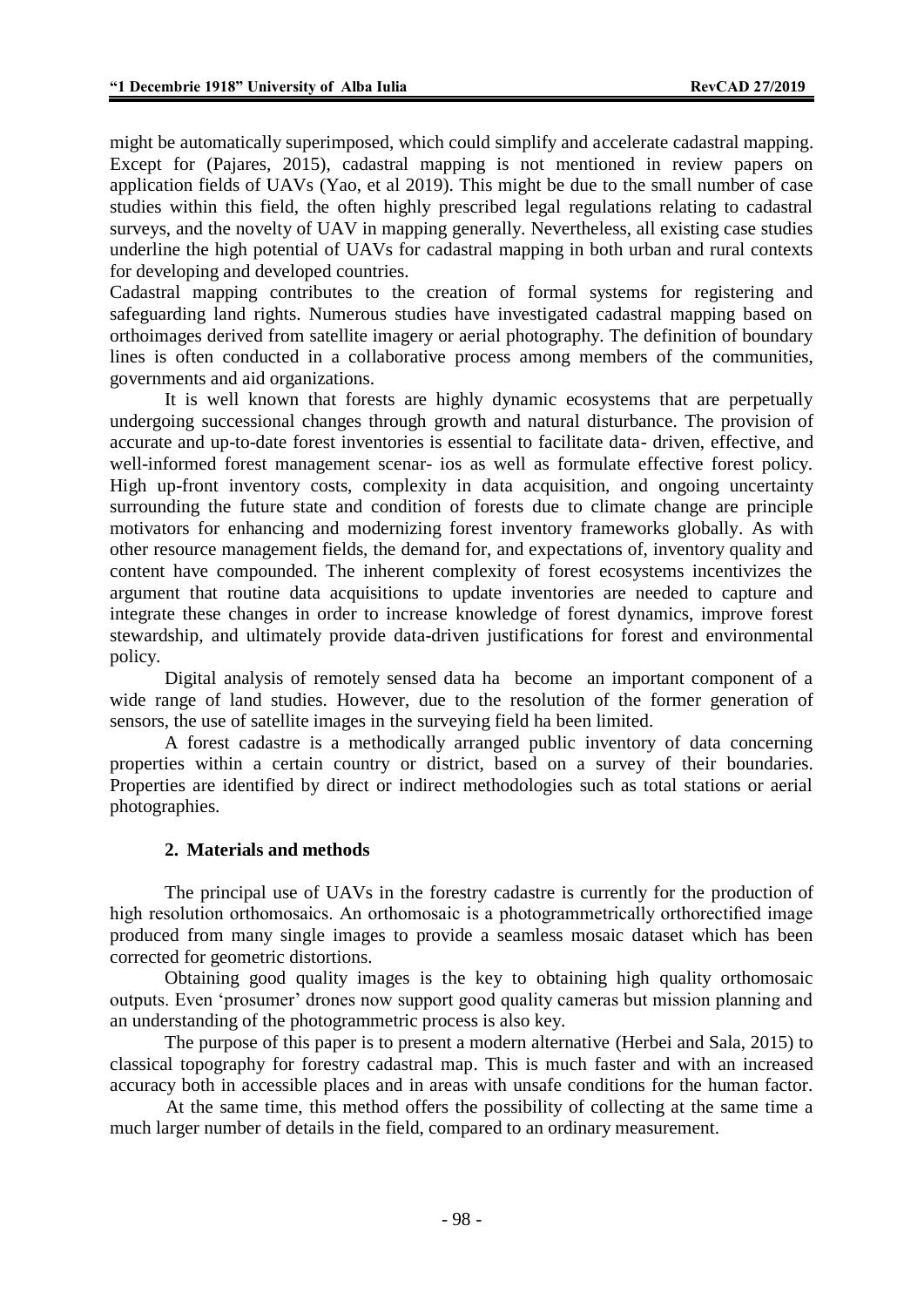The drone used in this study was the PHANTOM 4 ADVANCED (www.dji.com), with the GPS and GLONASS systems incorporated. Based on the images taken, a mosaic of them was made in order to obtain an orthophotoplan.

Orthophotoplan in digital format is a scale aerophotogrammetric product, which photographically represents a portion of the earth's surface. The images taken with the drone are in the WGS 1984 system, which is why the orthophotoplan georeferencing resulted in the MOLDREF99 system was required (Begov Ungur et. Al, 2016). This georeferencing is done based on control points (Filip et al., 2015) (GROUND CONTROL POINTS - GCP), points measured on the ground and which are also found in images taken from drones. For this purpose, 15 targets were used, located on the ground throughout the area of interest. These targets were measured using GNSS technology, namely CHC® M6 GNSS.



Figure 1. PHANTOM 4



Figure 2. System GNSS

Also, in order to process the data acquired from the field, the following software was used:

- MissionPlanner - for drone flight planning;

- AGISOFT PHOTOSCAN - for processing images from drones and creating orthophotoplan (https://www.geoscan.aero/ru/software/agisoft/metashape\_pro);

- CHC Gematics Office - for processing GNSS measurements of ground targets;

- MapInfo - for georeferencing, based on the measured GPS points, of the resulting orthophotoplan.

# **3. Results and discussions**

This article discusses the possibility of compiling a cadastral plan for a forest plot based on existing cartographic materials in the database of the cadastral office using ORTOPHOTOPLAN obtained using UAVs.

The principal use of UAVs in the forestry sector is currently for the production of high resolution orthomosaics. An orthomosaic is a photogrammetrically orthorectified image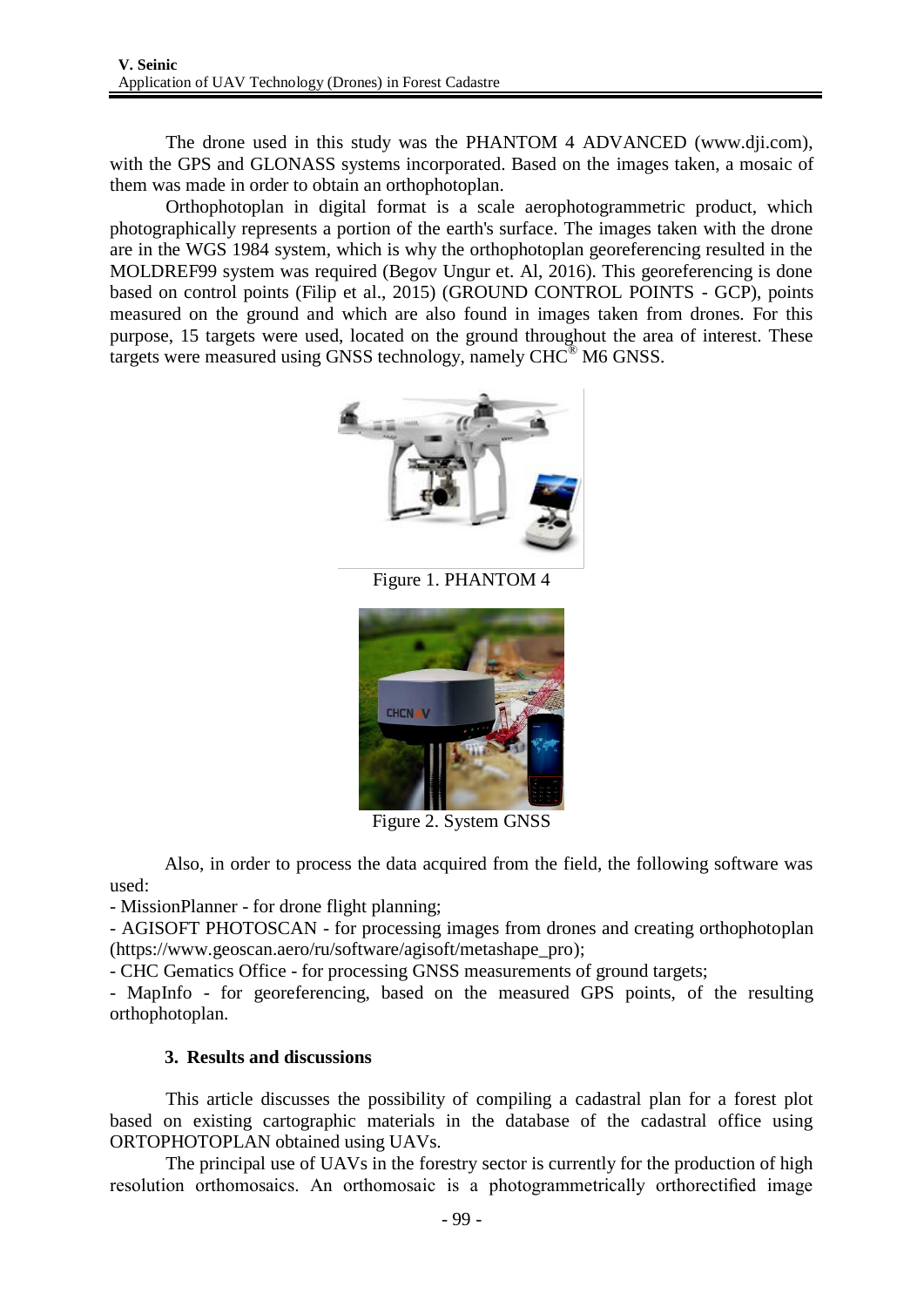produced from many single images to provide a seamless mosaic dataset which has been corrected for geometric distortions.

Obtaining good quality images is the key to obtaining high quality orthomosaic outputs. Even "prosumer" drones now support good quality cameras but mission planning and an understanding of the photogrammetric process is also key.

Once the original images are uploaded, processing software (in our case Photoscan) reads the basic camera geometry (focal length and dimensions of sensor) from the EXIF header of the image files and performs a procedure referred to as photo alignment. Photo alignment produces relative camera exposure coordinates, a camera calibration for each and every image as well as a "sparse point cloud. For low accuracy requirements this may be all that is required to build a model if the final product does not have to be referenced to some spatial reference frame. However, the process of determining the camera exposure positions is significantly accelerated if approximate positions are introduced into the photo alignment procedure. Typically, these approximate positions are obtained from the stand-alone navigation GPS receiver mounted on board the UAV. However, if the product is to be accurately geo-referenced to a defined coordinate system (e.g. WGS84/MR99), then GCPs need to be provided. Align photo on agisoft shown in (Figure 2).

|                                                                               | <b>Align Photos</b>                                                                | x                         |
|-------------------------------------------------------------------------------|------------------------------------------------------------------------------------|---------------------------|
| General<br>Accuracy:<br>Pair preselection:<br>$\blacktriangleright$ Advanced  | High<br><b>Highest</b><br>High<br>Medium<br>Low<br>Lowest<br>Cancel<br>OK          |                           |
| H                                                                             | <b>Align Photos</b>                                                                | $\boldsymbol{\mathsf{x}}$ |
| General<br>Accuracy:<br>Pair preselection:<br>$ \blacktriangleright$ Advanced | High<br><b>Disabled</b><br><b>Disabled</b><br>Generic<br>Reference<br>Cancel<br>OK |                           |

Figure 2. Agisoft align photo button

For accurate geo-referencing, the absolute coordinates of GCPs should be measured to an accuracy equivalent to the GSD of the imagery. GCPs are measured quite simply by identifying each GCP target in every photo on which it appears and centering a flag on each of those locations. With forward and lateral overlaps of 80% and 70%, a single GCP can appear on as many as 10-16 different photos. These measurements are used to compute linear transformation parameters to transform the model from an arbitrary local system to the spatial reference framework of the GCPs. The software does an error analysis and displays the results enabling the user to identify and eliminate any blunders. After this step, the sparse point cloud is re- transformed for optimum positioning in the coordinate system of the GCPs and the camera positions are adjusted accordingly. The only manual task in the entire workflow is the observation of the GCP image coordinates in each photo in which they appear.

In the next step of the image processing workflow the software uses the optimized sparse point cloud and improved camera positions to generate a dense point cloud of the project area (see Figure 3). The generation of the dense point cloud usually takes the longest time of all the processing steps.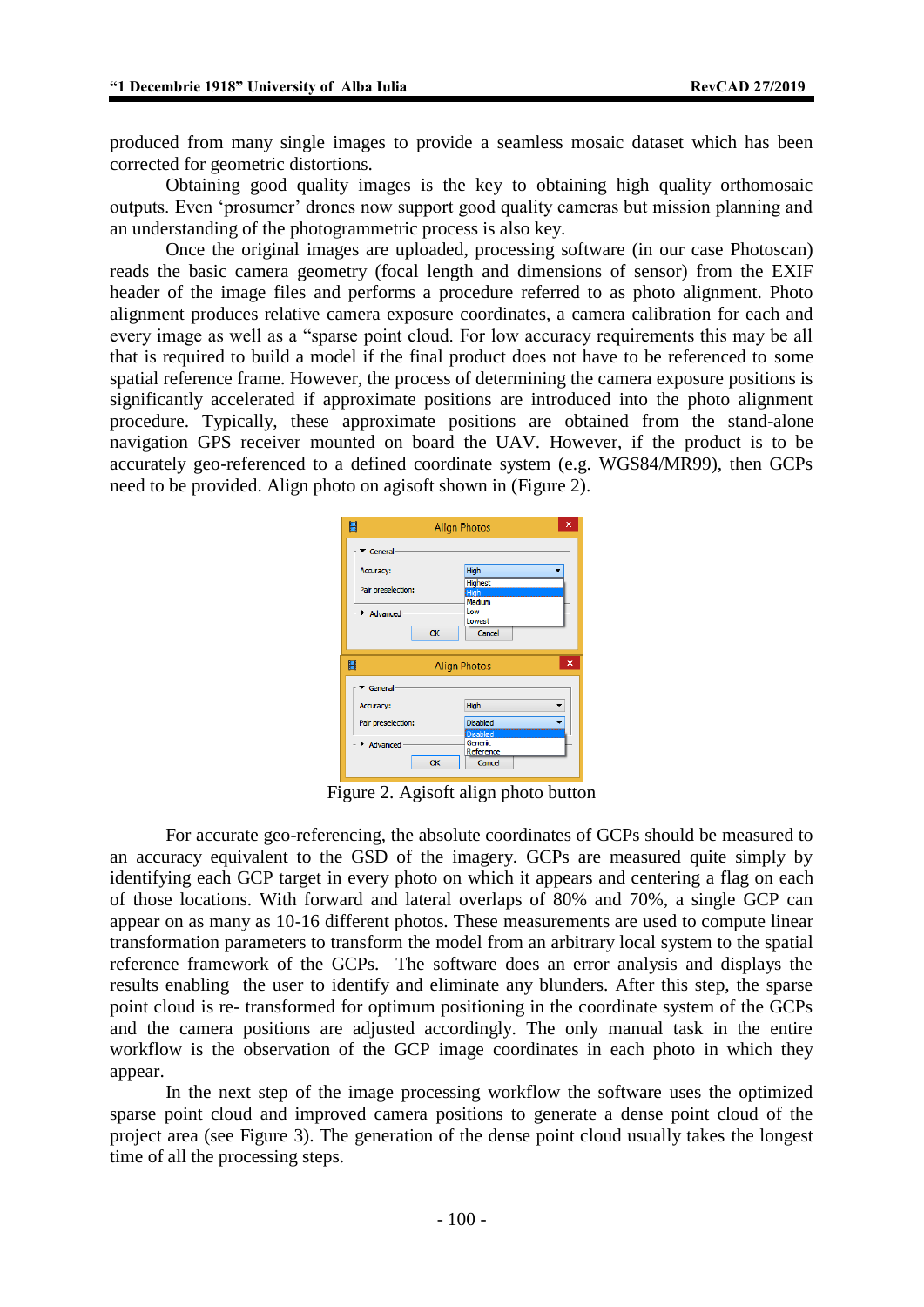

Figure 3. Dense Point Cloud

From this point it is relatively simple, although time consuming, to generate a surface model in the form of a triangulated irregular network (TIN) (see Figure 4) as well as a texture atlas that is used to create a true color orthophoto.



Figure 4. Orthophoto

Orthophotomap, is only an image of the territory. Overlapping plans is done using MapInfo. MapInfo - software with which they work in the cadastral offices of the Republic of Moldova. All graphic and accompanying information is stored in the format \* .TAB, suitable for MapInfo. Thus, by superimposing a digital cadastral plan on orthophoto, it is easier to complete the task of developing a cadastral plan.

Next, we compare ORTOPHOTO with the forestry plan for forest management and the cadastral plan using the example of the forest Alazan (see Figure 5).<br> **DESTRIBED AND PROPERTY ALAZAN (SEE FIGURE 5)**.



Figure 5. Forestry Cadastral Plan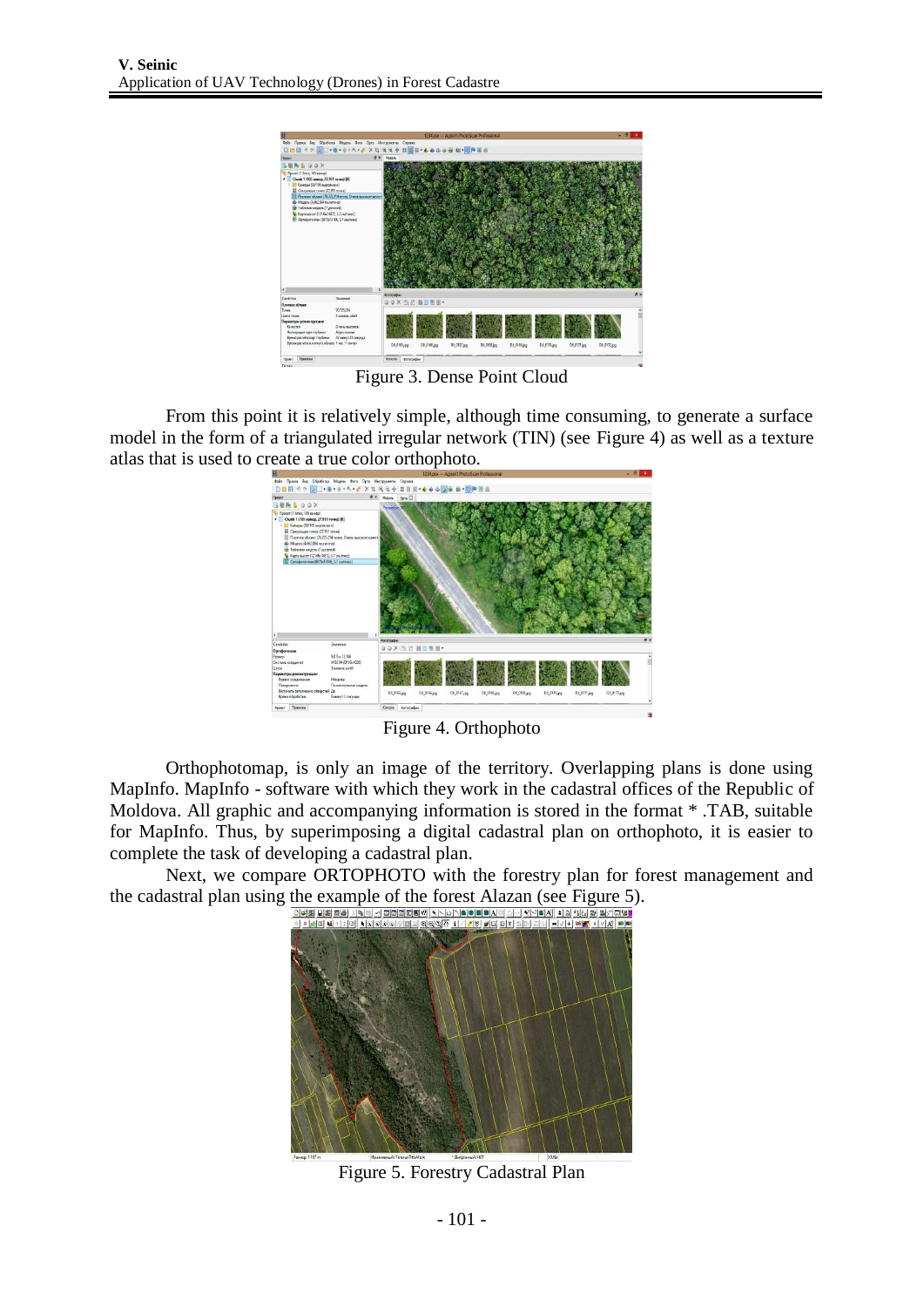The overlay of orthophoto and cadastral plans is done in order to identify the cadastral object. This process allows and greatly facilitates the work in the field of cadastre, namely updating and updating the cadastral plan. Often the content of the orthophotoplane does not match the graphics of the cadastral plan.

The project of the geometric plan will be drawn up in digital format, according to the Instruction regarding the elaboration and updating of the cadastral and, or geometric plans, and will contain the following information: a) the boundaries of the land; b) turning points; c) the scale on which the plan was printed; d) the MOLDREF99 coordinate system; e) the catalog of coordinates; f) the table with the dimensions of the terrain segments; g) the type of borders (fixed, general); h) graphic orientation of the plan; i) the technical characteristics of the land (type, mode of use, surface); j) the name of the company that executed the works; k) the date of drawing up the geometric plan; l) the name, forenames and signatures of the executor of the works and the person who verified the work (from the performer).

At the end of the elaboration of the project of the geometric plan, and of the technical file, the materials will be submitted to the local council for approval and signature.

The result of the work will represent the geometric plan of the real estate Alazani forest trunk elaborated in the MapInfo software represented in the following figure.



Figure 6. Project of the Geometric Plan

#### **4. Conclusions**

The UAV method with appropriate photogrammetric evaluation methods offers a great potential to gain information from the captured data that are useful for cadastral applications.

These derives from UAV measurements can present a great additional benefit to users of cadastral data, such as real estate agencies and insurance companies.

With further developments of specific system technology, the usability of UAV systems will increase in cadastral surveying.

In order to decrease the complexity of data processing the development of an efficient workflow for data analysis of the aerial images is needed. This includes appropriate software packages as well as reliable automation of image orientation and geometry measurement.

In the future, UAVs will be used where a need of high accuracy is required and fast data capturing is demanded. Therefore, the use of UAVs is an opportunity for cadastral surveying.

The tests carried out by several specialists in the field have convinced us even more that UAVs offer a radically new approach for spatial data mapping and acquisition.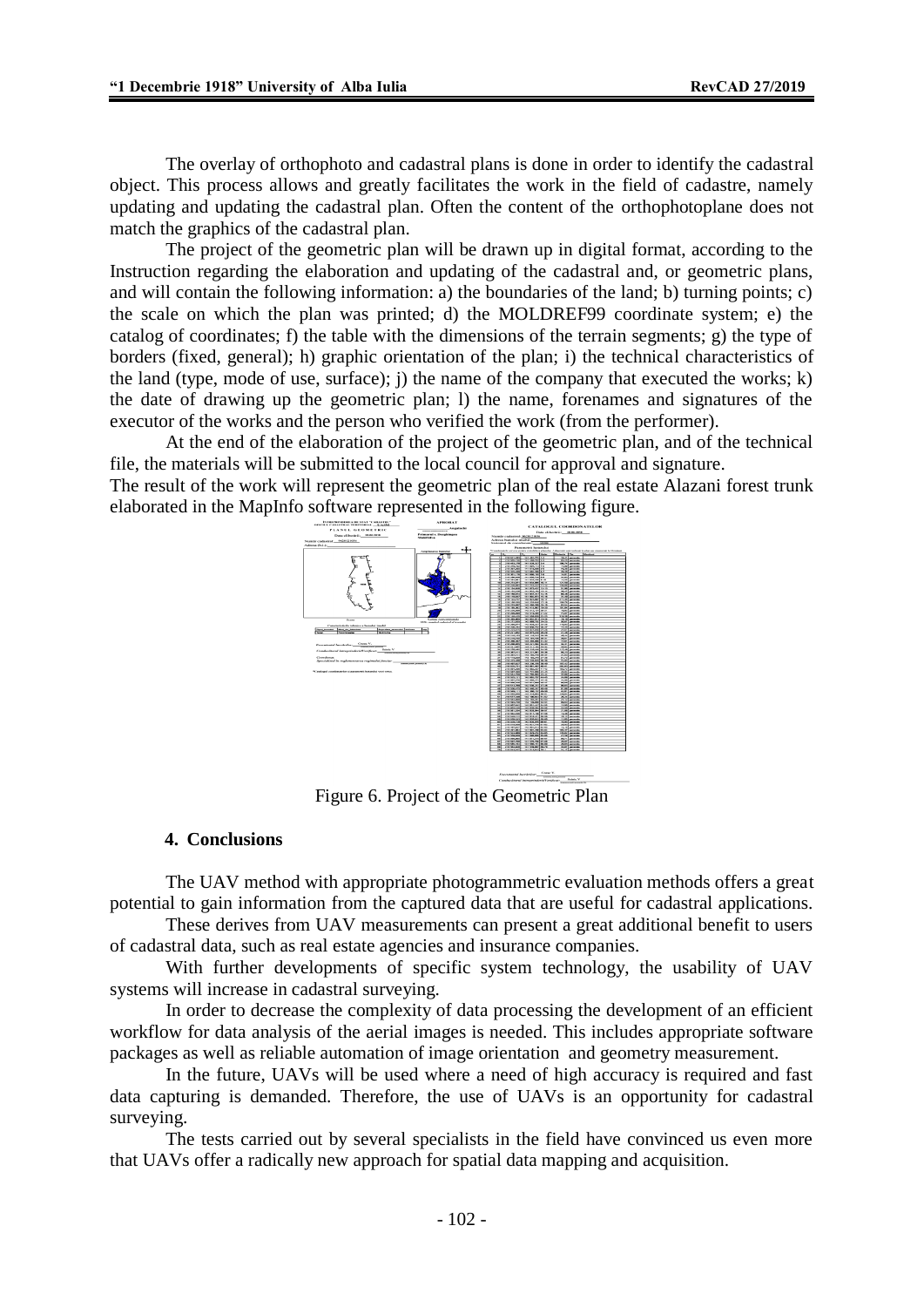This approach would enable individuals or small enterprises in developing countries to acquire mapping capacities which could deliver current spatial data at unprecedented resolutions. It also promises order of magnitude savings over conventional mapping approaches in terms of time and cost.

Initially, the only UAVs that were available for mapping work were large, expensive vehicles. Over the past 5 years, the cost and size of UAVs has dropped significantly, partly due to the strong open source and do-it-yourself culture (see http://diydrones.com/) that has arisen in this sector. UAVs, such as the one used in test, are now available at unit costs that are lower than conventional total station or GNSS rover prices. The real cost savings are in the increased technological efficiencies, the incremental approach to map production and the associated shortening of the supply chain (Anderson 2010; 2013).

The UAV is an incredibly useful tool for collecting data, but the key to successfully adopting UAVs in the forestry sector is to use that data effectively to reduce costs, increase accuracy and decrease risks.

The advantage of using the UAV technology as compared to classic cartographic materials used to develop and update technologies is obvious, namely for hard-to-reach or economically unprofitable landscapes. 3D images of high resolution and accuracy enlarge the areas of the UAV technology application.

The areas in which drones are applied are infinite. Currently drones can be successfully applied to determine the area of the forest funds, etc.

Advantages of the UAV technology:

- Efficiency;
- Enhancing the accuracy of topo-geodetic data;
- Developing and updating different types of maps and plans;
- Developing 3D models of localities;
- Developing digital models of land plots;
- Land monitoring and inventory;
- Detection of unauthorized constructions, etc.

# **5. Acknowledgements**

This research work was carried out with the support of "Cart Engineering" S.R.L.

## **6. References**

- *1. Anderson, C. (2006). The Long Tail, Hyperion. New York, NY*
- *2. Anderson, C. (2012). Makers: The New Industrial Revolution. Random House, New York, NY*
- *3. Barthel, K. Linking Land Policy, Geospatial Technology and Community Participation. Available online: [http://www.globallandalliance.org/early-lessons-learned-from-](http://www.globallandalliance.org/early-lessons-learned-from-testing-uavs-for-geospatial-data-collection-and-participatory-mapping/) [testing](http://www.globallandalliance.org/early-lessons-learned-from-testing-uavs-for-geospatial-data-collection-and-participatory-mapping/)uavs-for-geospatial-data-collection-and-participatory- [mapping/ \(](http://www.globallandalliance.org/early-lessons-learned-from-testing-uavs-for-geospatial-data-collection-and-participatory-mapping/)accessed on 20 October 2019).*
- *4. Begov Ungur A., Sălăgean T., Ferencz Z. (2016), Example of a GIS Application afferent to the introduction of real estate cadastre in Cluj Napoca city, using AutoCAD Map 3D, 16-th International Multidisciplinarry Scientific Geoconference SGEM 2016, Conference Proceedings, Volume III, Book 2, Informatics, Geoinformatics and Remote Sensing, pag. 207-214.*